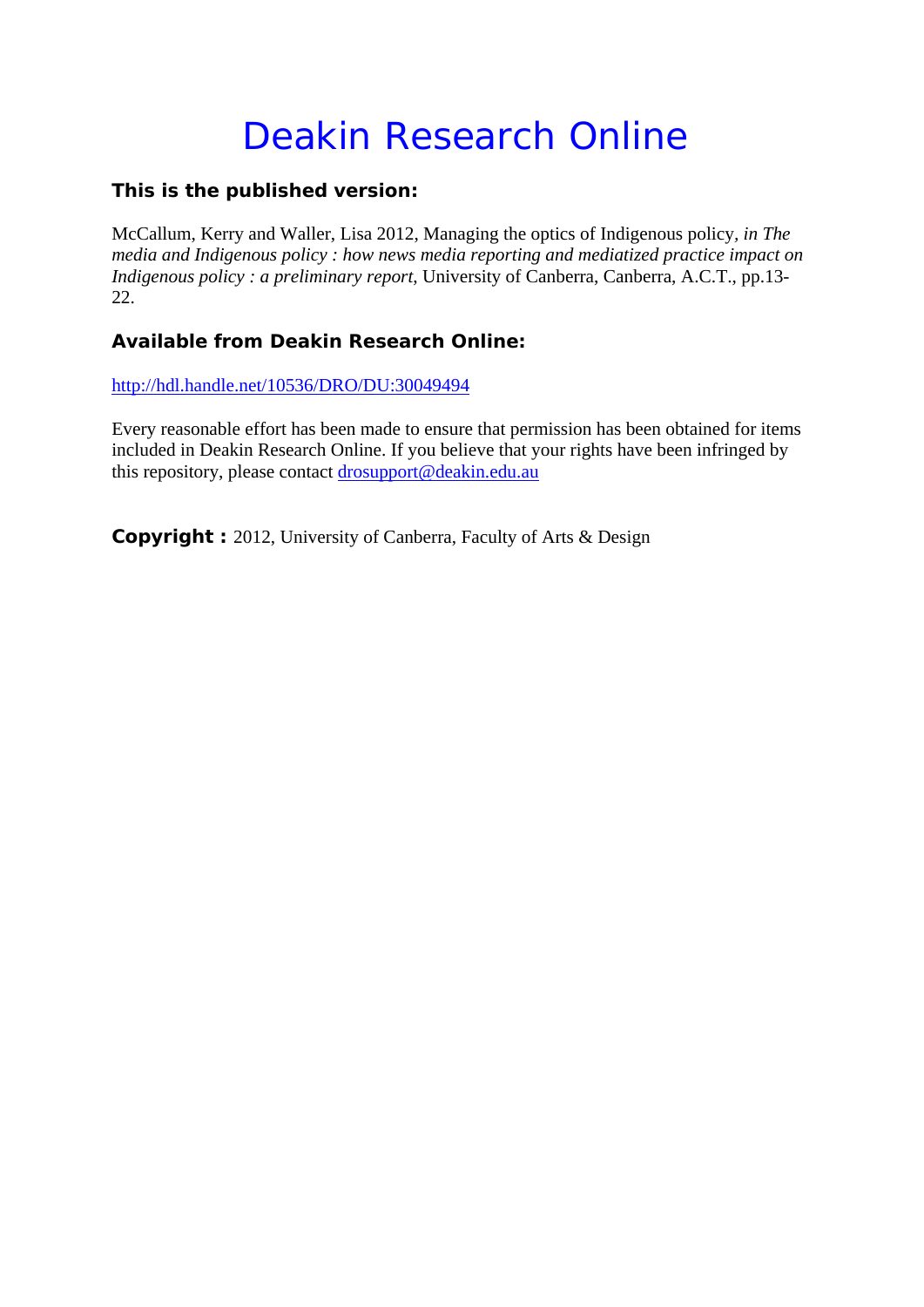## **Managing the optics of Indigenous policy**

#### *Kerry McCallum and Lisa Waller*

It was one of their favourite words, the *optics* of it. Have you heard that one yet? ... Optics, how it looks to the outside. Yeah, do you hear that? It's a very public servant word ... The optics. When you're dealing with stakeholders and do you something, it's the optics. How will this be seen out there in the world?

A major outcome of the *Media and Indigenous Policy* project has been to identify and document the ways in which news media practices have increasingly been incorporated into the development, communication and implementation of Indigenous affairs policymaking. We found that at every level, from Minister to junior bureaucrat, news media routines, priorities and practices have been internalised and embodied by bureaucrats working on Indigenous affairs policies. Rather than policy professionals simply reading and responding to mediated messages, however, they had adopted a 'media logic' into their practices (Althiede & Snow, 1979). We conclude that the portrayal of Indigenous issues in mainstream news media had a significant, but indirect, impact on specific Indigenous policies in the 20 years between 1988 and 2008.

This essay outlines how 'mediatized' policymaking practices operate in particular fields of Indigenous affairs. A key concept in media studies, mediatization theory, describes a media saturated culture where media norms and resources become part of everyday activities (Couldry, 2008; Silverstone, 2007). It is the process whereby 'everyday practices and social relations are historically shaped by mediating technologies and media organisations' (Lundby, 2009, p. x; Davis, 2007). This emphasis on mediated policy practice contrasts with traditional approaches to policy analysis whereby news media is frequently understood as an outside,

unidirectional influence on policy (e.g. Cook et al, 2009; Althaus et al, 2007). This essay draws upon mediatization theory to explore and map the discursive environments in which specific Indigenous affairs policies are developed. This has enabled us to reconsider the way policy is developed in a mediatized world and to re-theorise how the media can play a key role at certain policy moments.

The extreme example of mediatized policymaking was the announcement via the news media of the Northern Territory Emergency Response (NTER or Intervention) in June 2007, whereby Australia's Prime Minster announced a military-led incursion into NT Indigenous communities to instigate a suite of policies that fundamentally changed the direction of Indigenous affairs policy (Allen & Clark, 2011). This dramatic policy announcement was made in the wake of intense publicity surrounding the shocking but by no means new documentation of child sexual abuse in the Northern Territory. As Meadows points out in his essay for this report, not all policies are developed with such political scrutiny or media attention. Meadows gives the example of remote Indigenous broadcasting as a policy area that has developed in a 'vacuum'. This point is reinforced by the graphs in the *Indigenous health reporting 1988–2008* section of this report that demonstrate that, more often than not, Indigenous people and issues are ignored rather than attended to by Australia's news media. Koch-Baumgarten and Voltmer (2010, p. 219) concluded that 'any shade of media influence is possible, from 'non-existent' to 'high'. Moreover, even within a policy field, long periods out of the limelight may be interspersed with short bursts of media attention'. But the participants interviewed for the *Media and Indigenous Policy* project argued that behind this apparent lack of media and political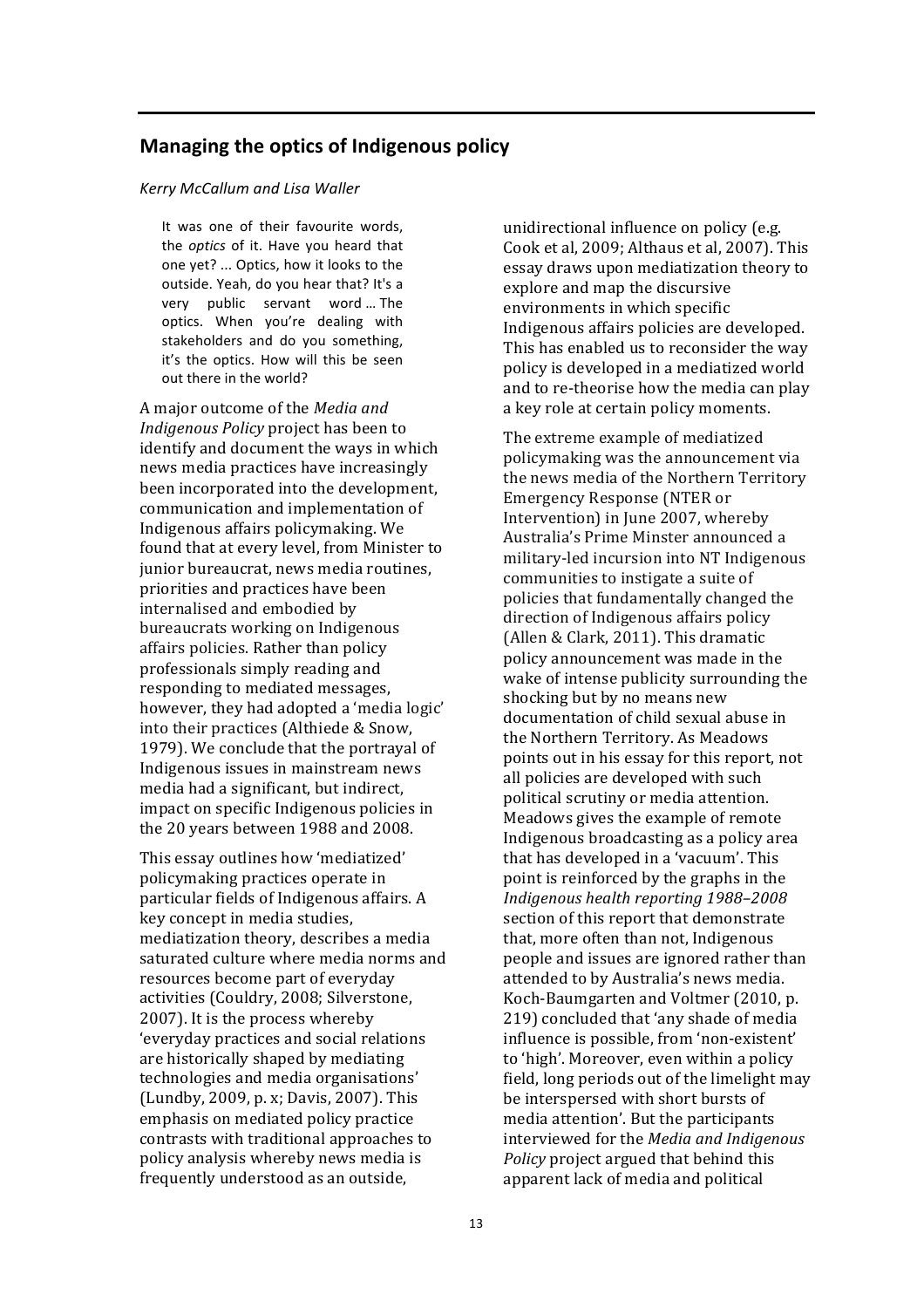interest in Indigenous affairs lies a deep political sensitivity to Indigenous issues in Australia.

We have therefore taken a policy-specific approach to understanding the media's role in the policy process. This essay focuses on two distinct policy fields -Indigenous primary health care and bilingual education. Our examination of Indigenous health policy since 1988 takes as its focal point the delivery of primary health care through the network of Community Controlled Health Organisations. Four key 'policy moments' were chosen that characterise the tendency for governments to propose dramatic policy changes to tackle the Indigenous health 'crisis':

- the 1989 National Aboriginal Health Strategy, which placed Indigenous selfdetermination through community control at the heart of health service delivery;
- the removal of Aboriginal health from the Aboriginal and Torres Strait Islander Commission in 1995:
- the declaration by Minister Abbott in 2006 of a policy of 'new paternalism' in Aboriginal health; and
- the 2007 Intervention which proposed mandatory health checks on Indigenous children.

Bilingual education provides a second example of a policy field characterised by periodic radical policy announcements. First introduced in the 1970s, bilingual education policy in the Northern Territory has undergone a number of shifts in direction:

- In 1999 the NT government backed down on a decision to abolish its bilingual education programs following community opposition and the independent Collins Review of Indigenous education.
- In 2008 the NT Minister for Education announced by media release a policy that the first four hours of the fivehour school day would be in English only, a move that effectively shut down bilingual education programs.

• In late 2012 bilingual education policy was reintroduced by the new Country Liberal Party Government.

Interviewing Federal, state and territory bureaucrats about their media-related practices has enabled us to tease out the precise way they incorporate news media practices into their everyday routines. In this essay we summarise the results of our analysis of interviews with public servants working in Indigenous health, education, and related social policy areas about their understanding of the news media's role in policymaking. Rather than, say, ministerial advisors or politicians, we chose to speak with the public servants responsible for developing, implementing, and promoting Indigenous affairs policies. We wanted to access the local knowledge of a group of people whose roles were not traditionally oriented towards media and public opinion, but whose primary functions included providing expert policy advice on behalf of their departments to their portfolio Ministers, and to implementing and communicating the policy decisions of their government. Drawing on Waller's innovative doctoral research, we took a 'media-as-practice' approach (Couldry, 2004), where we asked simply: 'what do people do with media and what do people say about media'. In this way, we have been able to explore the media-related experience of those deepest inside the policymaking processes. 

Our participants spoke candidly and with extraordinary expertise about the way they orient their practices toward the Minister's office and the public. A number of themes emerged from the analysis of the interviews. The first finding was that Indigenous policy bureaucrats were media experts with a sophisticated knowledge of news media processes. They described in detail their operation at the political, Ministerial, communication and policy levels. Secondly, they explained the localised media practices of their policy field. They identified that policymaking practices had become increasingly media oriented over time, with the Northern Territory Intervention given as an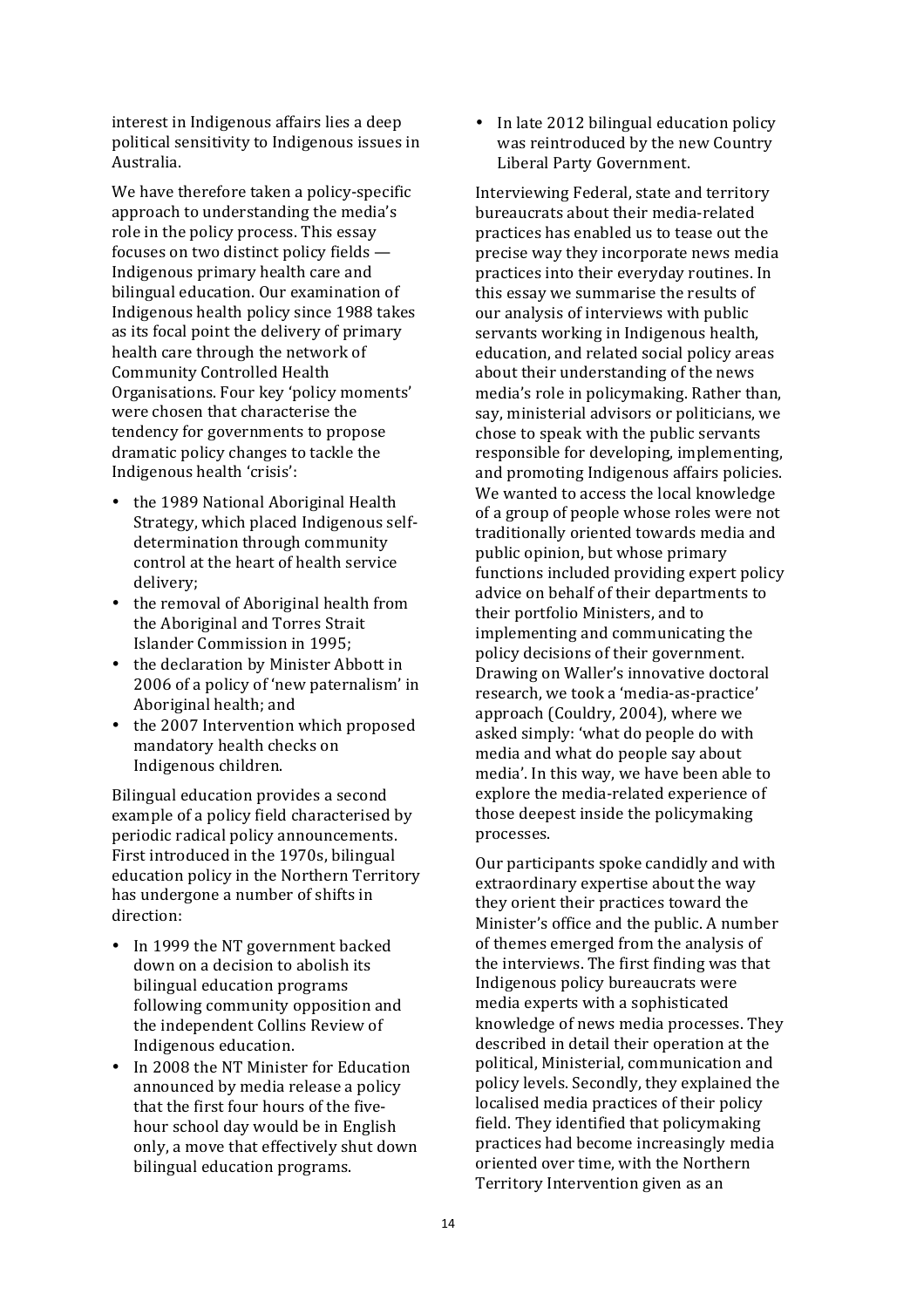extreme example of media-driven policymaking. They rarely had any direct contact with a journalist, but they were, nevertheless, media experts who could monitor news, anticipate how an issue might play out in public media, adapt their practices to pre-empt the public response to their policies, react with skill to negative and positive news stories, and use the news media strategically to develop publicly-successful policies. Finally, through their interviews, policymakers revealed a high level of reflexivity about the media-related nature of their policymaking practices, and its impact on policy outcomes over the 20year period between 1988 and 2008.

#### **Media experts**

Policymakers have a fine-grained and sophisticated understanding of news media processes. They are passionate about their area of policy responsibility and they follow the content of print, radio, television and online media. Many of the public servants we spoke to could be described as media experts with a good understanding of why journalists cover controversial or prominent issues. A former communications officer said of the 2007 NT Intervention: 'Whether you were for or against the Intervention as a journalist, it was just a big story and go in and cover it.' A senior manager revealed an intimate working knowledge of the Australian newspaper, and a close, if

indirect relationship with its Indigenous affairs journalists. She told us:

Because the *Australian* doesn't have the same parochial interests as states, it has a greater ability to determine, perhaps more so than its readers, its particular campaigns, where it will go in hot pursuit. It's often referred to as a campaigning newspaper.

Many were critical of media practice, and related examples of where the media 'got it wrong' or misrepresented a policy issue they were working on. Some of those who worked closely with Indigenous communities found the constantly negative, sensationalist reporting, and the recycling of the same issues, frustrated their efforts to realise policy solutions. One manager in NT Health bemoaned that 'media ... don't tend to report on good things that happen or the strengths in a community ... ' Another observed:

They're incredibly complicated issues, and the media is just light years away from getting its head around how, in these days of hype and public grabs, how do you present public issues in a way that will raise public awareness, or bring people to an understanding to share the solutions? It's hugely challenging.

Some of those who worked closely with Indigenous communities found the constantly negative, sensationalist reporting, and the recycling of the same

#### **KEY POINTS**

Indigenous policy bureaucrats:

- demonstrated a high level of policy commitment and accountability to their Minister and the Australian public
- had increasingly media-oriented policymaking practices
- were media experts with a sophisticated knowledge of news media processes
- saw the NT Intervention as the extreme example of media and politically-driven policymaking
- monitored news, anticipated coverage, pre-empted and adapted policies to negative and positive news stories
- used news media strategically to develop publicly-successful policies
- Revealed a high level of reflexivity about the media-related nature of their policymaking practices, and its impact on policy outcomes.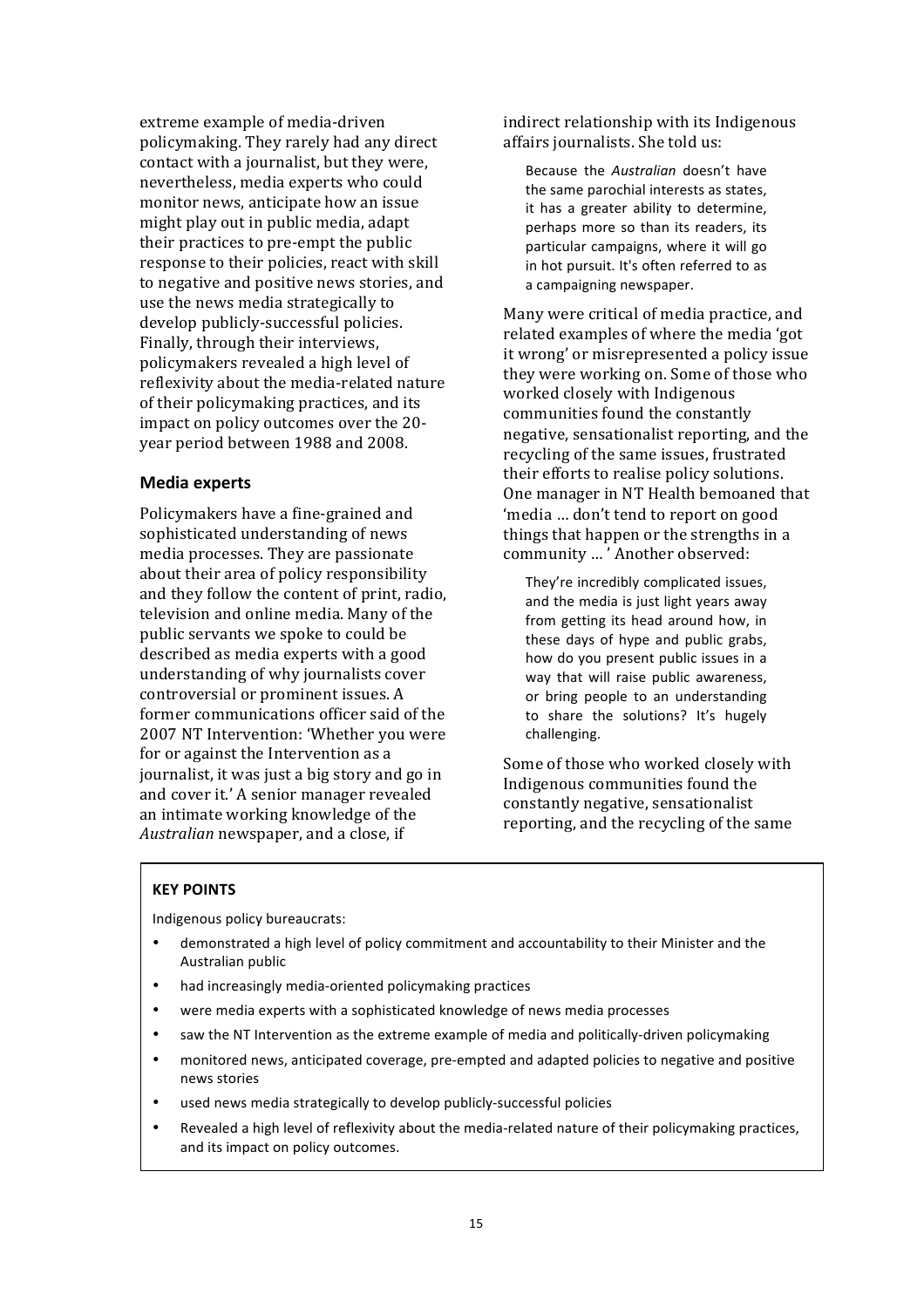issues, frustrated their efforts to implement policy solutions. A senior manager in Indigenous policy told us:

What gets frustrating is where you get deliberate mischievous behaviour in media, which can happen ... Like there is a continual pulling forward of, you know, you wasted all this money on consultants, you're expending this huge amount of people, very selective presentation of information.

Policymakers, for whom accountability is central to their professional practice, were bemused by journalists' perceived fickleness  $-$  that they could campaign so strongly on an issue, and then a few weeks later take an almost oppositional stance in their reporting. A former communications officer gave the media's intense campaigning against the Aboriginal and Torres Strait Islander Affairs (ATSIC) as an example:

Journalists, who were almost the same people who'd helped get rid of ATSIC, suddenly said, 'Oh, this bloody government's got rid of ATSIC, now they're doing all these terrible things'. The next lot of scandal.

#### **Monitoring**

Policy bureaucrats explained in precise detail how they incorporated media practice into their daily routines. They described how they monitored media coverage of issues they were working on and accepted that monitoring media coverage was an integral part of their *job*. not one that was left to the domain of the department's communication specialists. In doing so they revealed that there was a much closer distance between journalism and policy practice than we had previously assumed. A former public servant in bilingual education told us:

Folk in the ministerial environment ... and at senior levels in bureaucracies are scanning media endlessly and responding to it endlessly, and shaping themselves in relationship to what is increasingly intimate dialogue, because journalists' storytelling ... is

through this close relationship with the political environment.

Government departments have established routines for monitoring media interest in their policy area. Communication sections of each department employ media specialists to formally monitor media activity. Ward  $(2007)$  has described the growth of communication and public affairs within the Commonwealth, but our study found that these functions take place within policy areas as well as in specialist communication units. One senior manager described in detail how the monitoring of news occurred in his section:

Okay. So physically every morning I have somebody that comes into my office. So we have a communications branch, there's a team in there. We buy a media monitoring service. That team pulls together clips. I've got a team in my group that particularly focuses on issues we know will be running. I can log onto my email at 8.00 and I'll see the news clips. We're very regular stories on the weekend, so I have a little text message service that comes to me from the communications area about what's on page 3 of *The Australian* etc. 

#### **Anticipating, and pre-empting**

We were surprised to learn the extent and closeness of the working relationship between senior managers and the communications sections of their departments for the implementation of new policies. One senior Northern Territory bureaucrat said:

Media management and media interaction just became a necessary part of the functions, and particularly in terms of dealing with Indigenous remote contexts with all of the overlays ... of the Intervention.

Another commented that the communications team was also involved to some degree in policy development:

I ... guess it's some of the core of your work ... the media was seen as absolutely hand in glove with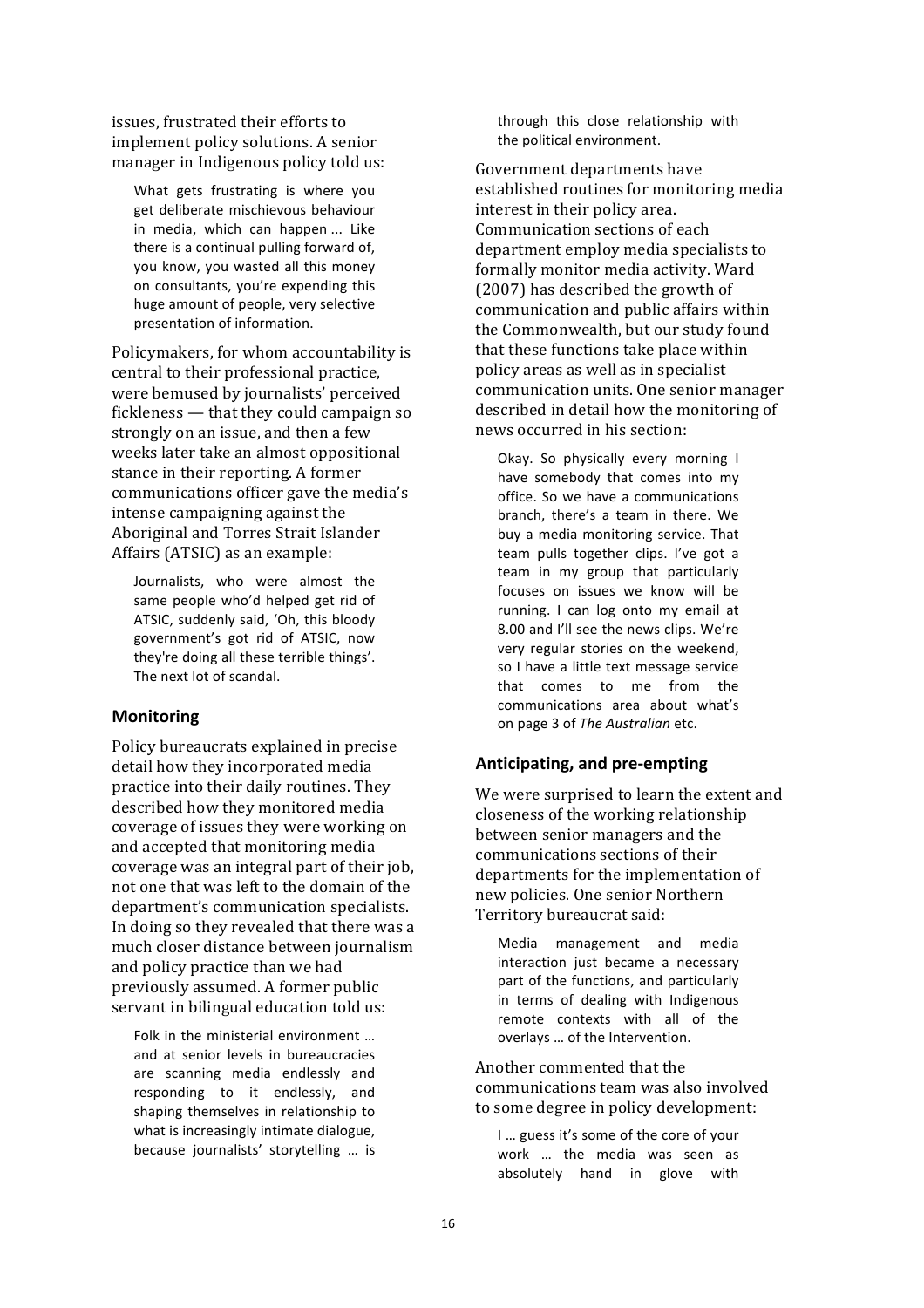successful policy implementation. Not necessarily so much policy development, although there had been in the policy development before it was decided, a fully  $comprehensive$  consultation  $-$  public consultation, site by site. So that had involved the full-blown media.

Another described the centrality of media routines to policy work:

So we do run on a media cycle every day, we check media ... we do our media response work. We need to get our media response back so that you can get back into press the next day if you need to refute a story.

This senior manager highlighted how, at the highest levels of the department, practices were oriented outwards. A key function of her job was to pre-empt the outcomes of policy decisions that might cause trouble for the department or the Minister. We were told that 'in an area such as the bilingual education policy normally there would have been heavy consultation with the media...' Likewise, a health department bureaucrat told us that her area would adjust their policy advice or the announcement of a policy, depending on 'the optics'  $-$  their finetuned understanding of how a policy would be 'seen out there in the world'. As another explained:

You have to be aware of the political implications of what's going to happen if something you do goes public. Is it a good news story or a bad ... if it's not saleable to the general public ... it won't happen, or it will be defused, rather than put in place something that ... the talkbacks or the tabloids might get hold of.

#### **Reacting**

While they understood the news values that drove media outlets to sensationalise controversies in Indigenous health, policy professionals argued that this frustrated their ability to implement long-term policy issues. Policymakers were divided in their levels of cynicism. One relayed the advice of an older colleague:

I was in the hot seat and suddenly we had that one picture of a kid with a needle in Redfern ... it made the entire world spin on its axis and suddenly we went off in this other direction. And [my colleague] used this as an example to me to say, 'you can go to all these meetings 'til the cows come home but decisions are made on talkback radio and in the paper', and it certainly seemed that way to me ...

In 2008, poor national numeracy and literacy results in national testing became the subject of intense media focus, which was seen to put political pressure on the education minister and her department to change its bilingual education policies. A former education department CEO said this 'was absolutely a critical lever in the series of events that then impacted on the bilingual program':

I mean the media was actually the trigger behind all of that policy change to go from bilingual to a fourhour full-on English experience, and it was the national publication of results, the Northern Territory's need to respond to look like they were on top of this and handling it ... so it was part of that role out of responsiveness to the media.

Most participants accepted that responding to media stories was an integral part of their job. If the monitored news is perceived to have political significance, '... then that means we go into a media response arrangement. So we will pull together the information that's required in order to respond to the story in a timely way'. This very senior bureaucrat was pragmatic, saying, 'but the other thing also is, if one of those stories is mishandled, or the wrong information gets into them, it might put me out for a month if I'm there on the front page'.

Media and policy scholars Voltmer and Koch-Baumgarten (2010) say that increased media scrutiny leads to 'amplification':

... the dynamic and direction of a policy can change dramatically. Increased media coverage usually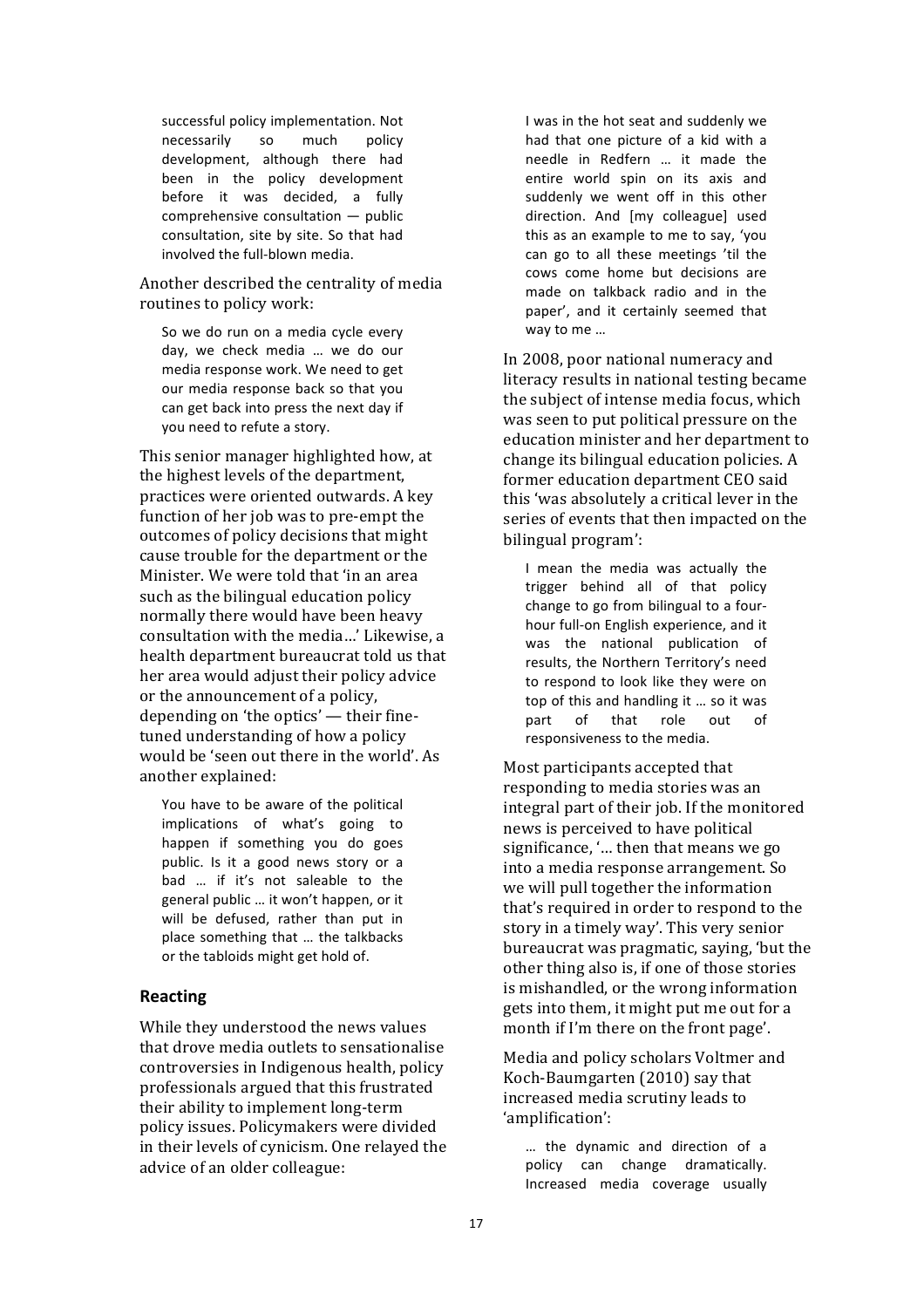intensifies conflict ... Policy alternatives must then be formulated in a manner that suits the media's thirst for sound bites and catchy headlines, and since the conflict is now enacted in front of the public eye, compromises and backstage deals become less likely. (Voltmer & Koch-Baumgarten, 2010, p. 5)

### **Straddling political and policy realms**

While senior policy bureaucrats oriented their practices towards their Minister's office, they made a clear distinction between the policy realm and the political realm. There were certain times when a policy announcement was so politicised that it was announced with minimal departmental involvement. Policymakers identified the 2007 NT Intervention as a 'template' for media-driven policymaking in Indigenous affairs. News media reporting, particularly the *The Australian's* coverage of child sexual abuse, was attributed with great significance in providing the Prime Minister with the justification for overriding the NT government and its own racial discrimination laws. This policy announcement was so politicised that even senior departmental officials were caught unaware:

They're on their way ... Everyone was shocked. It was a public announcement ... And these were senior managers, and they had to get ready for, who was it, the army, and God knows, was arriving on their doorsteps - 'Oh, God, no'. They were shocked. Scrabbling to find out what this was all about.

In such cases, departmental officers were. required to adjust to the new policy direction and amend existing programs in line with the new policies. They may have been ambushed by the Prime Minister's reaction to the media's portrayal of the Little Children are Sacred report, but senior health department officials described how they were opportunistic about the Intervention announcement. Even before the dust settled, pragmatic departmental workers said they looked

for ways of making the most of the pot of funding for Indigenous health that was part of the package. One said: 'And, so obviously the decision had to be made about how the huge additional resource was to be used positively'. A health policy advocate told us that:

... people in the Health Department were totally unaware of what was being done. So they're playing catch up and in a big way it's to Tony Abbott's credit, they came up with a hundred million straight away for the Intervention we kind of negotiated with the community controlled sector ... I'm sure they would have been told the morning of the announcement. that's what I reckon.

## **Strategic**

Policy scholars Schön & Rein (1994) and Gamson and Modigliani (1989) found that policy uncertainty occurs at those sites of most political controversy, over 'intractable' policy problems that are hardest to resolve. As the essays in this volume demonstrate, news media itself can amplify the intractability of an issue, or Indigenous advocacy groups can keep an issue alive and unresolved (see the essay, *Intractable or indomitable?* on p. 69 of this volume). In these situations, the media often provides the platform where the various stakeholders, including government departments, play out their policy battles. They work closely with Indigenous 'stakeholders' in their area and know their stakeholders' media strategies. One tactic is to ensure that the Minister's office is provided with information to counter a negative news story. We found that bureaucrats used their knowledge of how the news media operate to capitalise on opportunities for gaining positive attention for their programs. One explained:

I use the media team the other way. So if I've got something like the minister's going to do a launch or something, open a new facility. We would do talking points and a media release. It would go to the communications area, they'd make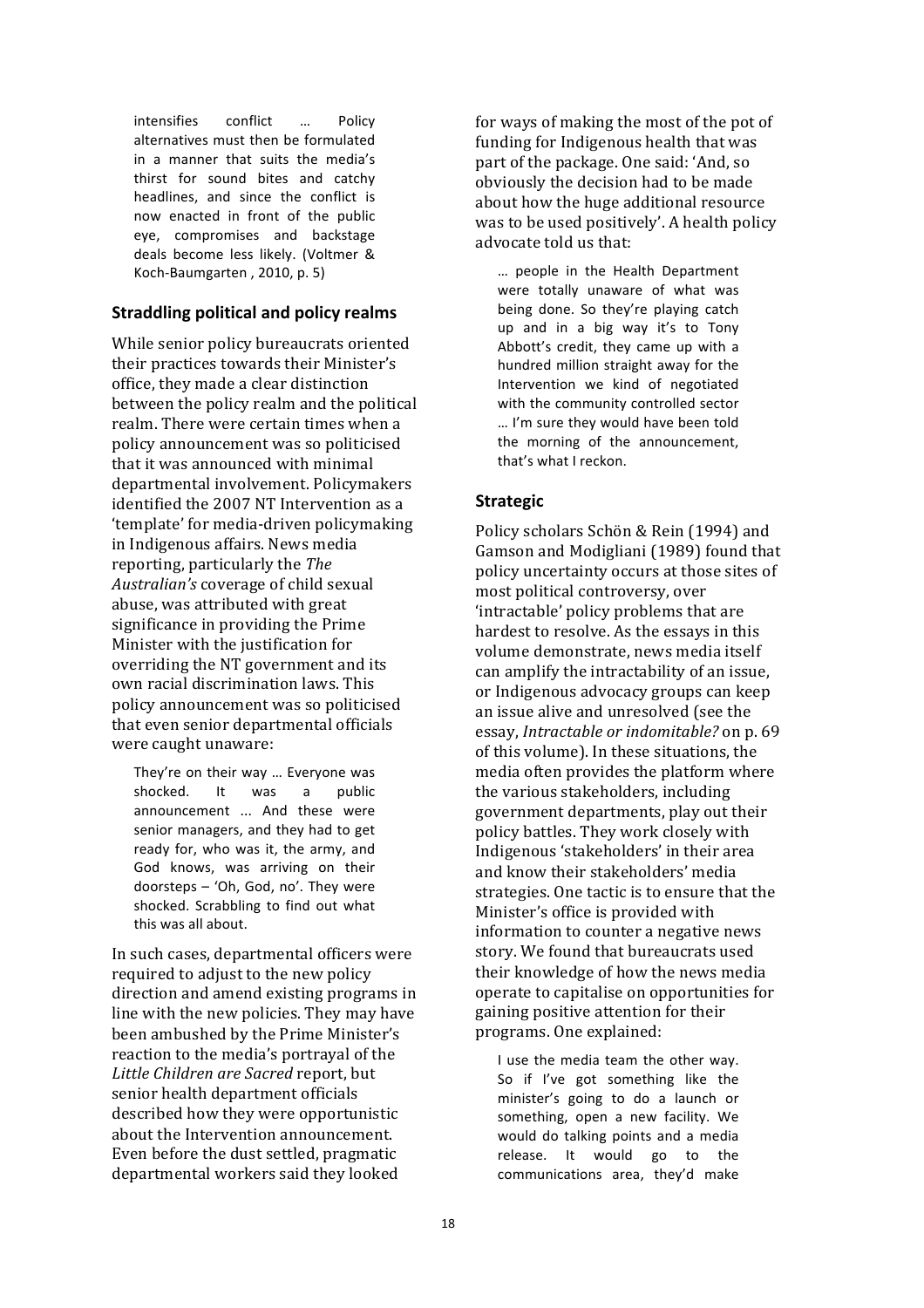sure it was well presented as a media release and then it would go over to the minister's office.

Our findings accord with international research that concludes increased scrutiny leads to intensified media management (Voltmer & Koch-Baumgarten, 2010). Journalists we spoke to talked of 'tight drip feeds' and 'laughing drains' of information, depending on whether the department wanted a story to be publicised or hosed down. One journalist described her experiences of trying to procure comment about bilingual education programs from NT education department staff:

The education department ... are real thugs. They have no hesitation in bullying, threatening staff. The department does not tell the truth, certainly not the truth as we hear it from other people who aren't being told what to say by the department. It's a really forceful, repressive, far from free speech environment.

... And people who are at the coalface aren't allowed to speak and you get some trumped up director from whatever region, parroting the line. There's no resemblance to what the people on the ground are telling you.

Despite this 'strategic dance', most public servant have only an indirect relationship with journalists, adhering to departmental policy that generally allows only media advisors to speak directly with the news media. The relationship is indirect however; while public servants' practices are intimately involved with news media, very few outside of the communication area of the department or the Minister's office have direct contact with a journalist. A senior manager who worked on Indigenous policy explained:

I don't know, there's certainly much more political sensitivity around responding to media and how it's portrayed. But I don't remember ever, in my time, it being the norm that public servants would have spoken to media.

Some journalists did claim that public servants spoke 'off the record', especially regarding a policy they thought the Minister had implemented without consultation, but they agreed that over time, governments had become increasingly expert media managers:

We found it increasingly hard to get leaks, but there were still people who were ideologically just opposed to what was occurring under the Intervention. So on that grounds they were leaking and we got leaked a lot of stuff.

#### **Reflexive**

As media experts, policy professionals were surprisingly reflexive about the role of media in the policymaking process (cf. Tanner, 2012). They acknowledge their own role in a mediated policy environment and are aware of their mediatized policy practices. Study participants working on health and bilingual education policy accepted that the policy issues they worked on were highly significant and politically sensitive, the subject of scrutiny by interest groups and opposing political parties, and therefore the subject of media interest. But they understood the media's Fourth Estate role:

Oh, look, I think media have a huge influence on policy ... media tends to highlight the issue and demand that there be some result, which then I suppose, prompts the government to respond in a faster way, or at least be seen to be respond in a faster way ...

Most participants were critical of practices of 'policy by press release', 'knee-jerk policy' and 'policy on the run'. They argued that the short news cycle encourages bad policy, discourages evidence-based policy, discourages genuine community consultation, and discourages risky or long-term policy decisions. They find these aspects of their jobs frustrating and frequently demoralising, but many have a passion for their area of expertise that enables them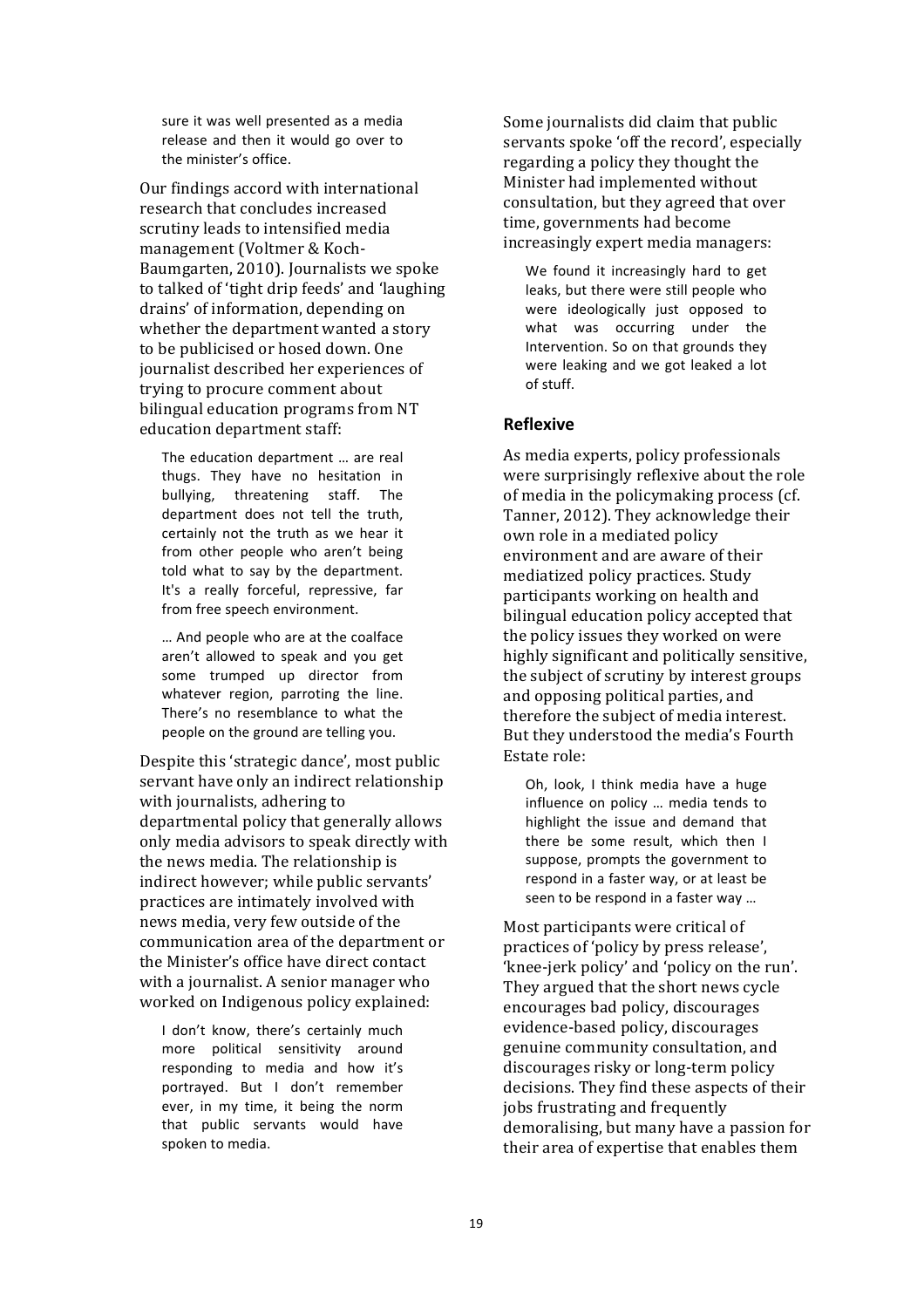to continue in the hope that they can make a difference:

A policy bureaucracy always wants to be getting it right. I actually think there's a bit of a disease which is people want to move from one policy to another, there's not enough patience to say well, let's get it right. let's get it right with the community and let's think in five and ten years

They were also sensitive to the distinctions between the political and bureaucratic realms. The Minister's office operated on an agenda driven by political and public opinion imperatives, while these processes were less overt within government departments. Those working at the most senior levels of the department oriented themselves towards the Minister and his or her office and therefore towards those political imperatives. They understood implicitly that issues that were the subject of intense news media interest had the potential to reflect poorly on the Minister. As political issues, Indigenous health and education were more likely to require media management. They also saw that news media attention to an issue could, at times, force governments to attend to politically difficult issues:

I guess their policies have produced a lot of sensitivity ... And that's where media actually questioned what the government was doing. So, yeah, I guess government give its reasons why ... yeah, I suppose media is a constant headache for government.

A policy bureaucrat commented that the sustained media campaigning around issues of violence in remote Indigenous communities helped focus government attention on policy issues otherwise ignored: 

We were grateful that some of this stuff was being promoted in the mainstream media, at least it meant that attention was being paid to it and that it might attract some Government attention.

#### **Conclusion**

This examination of policy bureaucrats' local understanding of the relationships between the news media and their health and education policy areas has found that mediatized practices had been incorporated into the very heart of the policymaking process. Contrary to our expectations, Australian public servants demonstrated a strong appreciation of the Fourth Estate role of journalists and media organisations. They were reflexive about their position in a mediated policy environment and acknowledged that their mediatized practices fed the journalists' routines, reacted to Minister's political agendas, and used the media strategically to promote their policies to the public. While they were at times uncomfortable about the outcome of 'managing the optics', they skilfully negotiated the changing technological, political and industrial media landscape as they developed, communicated and implemented government policy.

Our study has found that news media have played a vital role in the development of both health and bilingual education policy as a strategic and frequently tactical device in the discursive battle to define policy problems and solutions. The bilingual education policy example provides evidence of the 'intimate dialogue' between the media field and the policy field that shaped public and policy discussion of how best to deliver education programs to Indigenous children in some remote communities. The outcome of that mediated policy discussion, and the mediatized practices of policy professionals, had real and devastating impacts on the lived experiences of children and families living in remote NT communities. The decision to effectively axe bilingual education from the school curriculum has been widely understood as bad policy (Scrymgour, 2012). Likewise, the mediatized practices of health policymakers were found to have real impacts on the delivery of primary health care to Indigenous Australians. While Indigenous health was shielded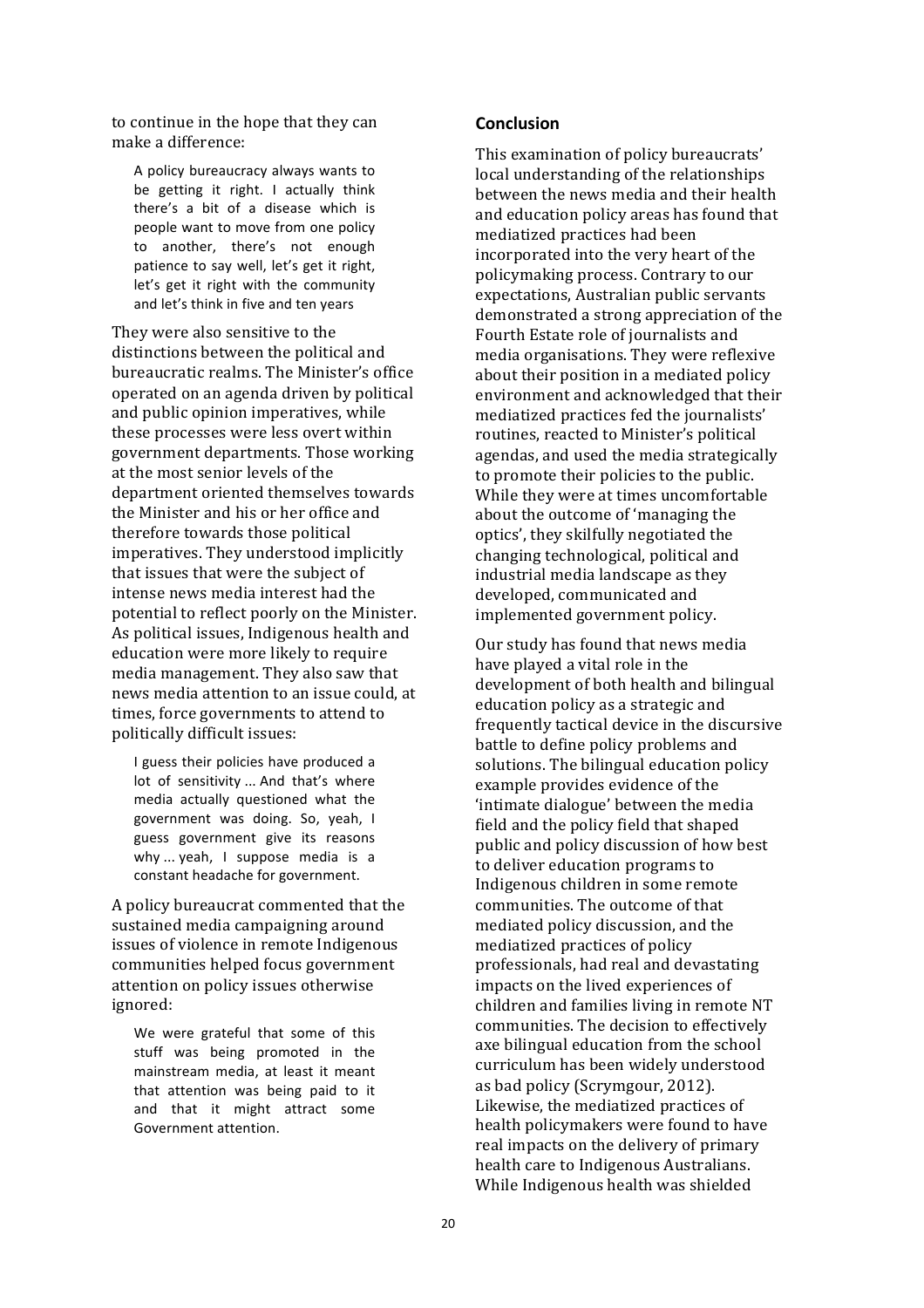from the media spotlight, funding and commitment for Indigenous health grew. But a growing tension between players in the health policy field, played out against the backdrop of the media's sensationalist reporting of the Indigenous health crisis and child sexual abuse, culminated in the announcement of the dramatic policy shift towards 'new paternalism' and the radical policy announcement of compulsory child sexual health checks as part of the NT Intervention in 2007.

Participants told us that the Australian news media's short-term focus on sensationalised stories of community dysfunction, chronic disease and poor standards of literacy worked against good long-term policy development (Hunter, 2007). In the future we can expect Indigenous health and education policies will at times be driven by knee-jerk political reaction to media campaigns that fit the Intervention template. Most significantly, our study has found that media-related practices are intimately woven into the fabric of policymaking. Media logic operated at all levels of the policy process, from development, through announcement, to implementation. As media experts, skilled in monitoring, anticipating, pre-empting, responding to and managing news media, Australian policy bureaucrats working in Indigenous affairs portfolios have incorporated news media routines into their own policymaking practices. The permeation of 'media logics' into the everyday practices of Indigenous policy development has been found to narrow the range of policy options available for improving the health and educational wellbeing of Indigenous people.

#### **References**

Allen and Clarke Regulatory Specialists (2011). *Evaluation of the Child Health Check Initiative and the Expanding Health Service Delivery Initiative: Final report*. Canberra: Department of Health and Ageing. 

http://www.health.gov.au/internet/main /publishing.nsf/Content/oatsih\_chciehsdi\_report

Altman, J. & Hinkson, M. (eds) (2007). *Coercive reconciliation: stabilise, normalise and exit Aboriginal Australia*. Melbourne: Arena. 

Althaus, C., Bridgeman, P. & Davis, G. (2007). *The Australian policy handbook* (4th ed.). Sydney: Allen & Unwin. 

Althiede, D. &Snow, P. (1979). *Media logic*. Beverly Hills: Sage.

Cook, I., Walsh, M. & Harwood, J. (2009). *Government & democracy in Australia* (2nd ed.). South Melbourne: Oxford University Press.

Couldry, N. (2004). 'Theorising media as practice', *Social Semiotics*, 14(2): 115-132.

Couldry, N. (2008). 'Mediatization or mediation: alternative understandings of the emergent space of digitial storytelling', *New Media and Society*, 10(3): 373-391. 

Davis, A. (2007). *The mediation of power: a critical introduction*. London: Routledge. 

Gamson, W. & Modigliani, A. (1989). 'Media discourse and public opinion on nuclear power: a constructionist approach', *American Journal of Sociology*, 95: 1–37.

Hunter, B. (2007). 'Conspicuous compassion and wicked problems: the Howard government's national emergency in Indigenous affairs', *Agenda*, 14(3): 35-51. 

Koch-Baumgarten, S. & Voltmer, K. (Eds) *Public policy and mass media: the interplay* of mass media and political decision*making.* London: Routledge.

Lundby, K. (2009). 'Introduction: Mediatization as key', in L. Knut (ed.), *Mediatization:* concept, changes, *consequences*, pp. 1-20. New York: Peter Lang.

Schön, D. & Rein, M. (1994). *Frame reflection: toward the resolution of* intractable policy controversies. New York: Basic Books.

Scrymgour, M. (2012). Marion Scrymgour *speaks: Stop playing games with bilingual*. Retrieved 26 March 2012, from